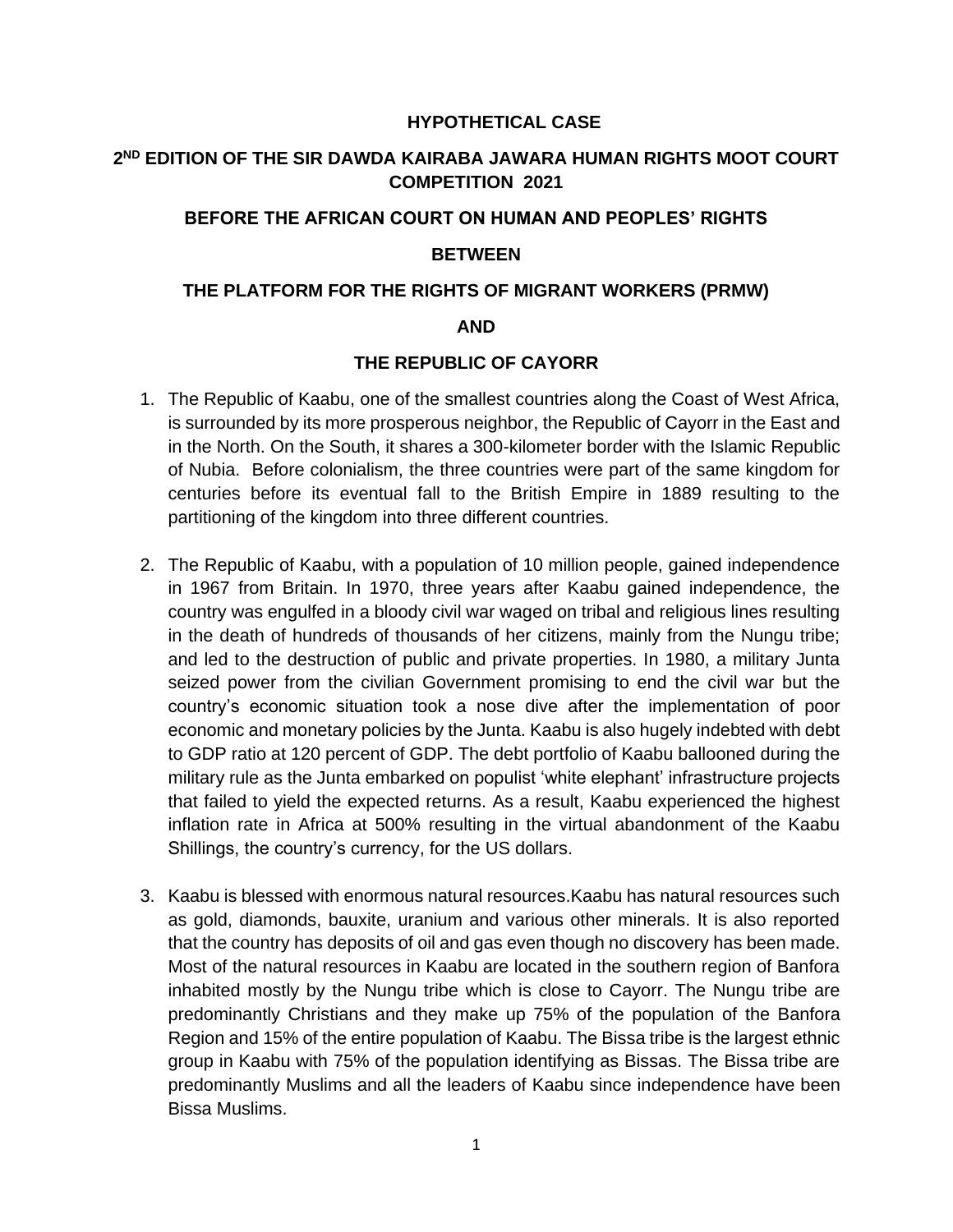- 4. In 1982, while under military rule, the Government of Kaabu announced the discovery of gold and diamond deposits in the Banfora Region. This situation led to an influx of mining companies mainly from the Republic of Cayorr. Because the Nungu people were less educated and live in the most economically deprived region, they were effectively excluded from the mining operations in the Banfora region. After several protests against their exclusion from the mining activities, they were violently suppressed by the Government, coupled with the devastation of their farm lands by mining activities, the Nungu tribe were forced to migrate to Cayorr, where they were able to find jobs in the agricultural and the construction sectors.
- 5. From 2010-2018, Kaabu received over 8000 returnee migrants from Nubia and several other countries. Most of the returned migrants are people that have exhausted their asylum claims in those countries. Due to public outcry over the deportation of Kaabu citizens, the Government in 2018 imposed a moratorium on receiving of returnees alleging that migrants contribute significantly towards their GDP and due to high unemployment among young people, it is unable to guarantee their meaningful reintegration into Kaabu society. The regional block has responded that it will impose visa restrictions on Kaabu for non-complaince with international migration pacts.
- 6. The Republic of Cayorr, on the other hand, has had the good fortune of never having experienced a military coup or civil unrest. This has been credited mainly to its homogeneity. More than 90% of the population of Cayorr are Muslims, with 95% identifying as Bissas. This homogeneity has been to the advantage of Cayor. Since its independence from Britain, the country has moved from an underdeveloped country to a middle-income country. In 2015, reflecting on the strong income growth of Cayorr over the past decades, the World Bank announced that Cayorr's gross national income (GNI) per capita increased from \$1,020 in 2010 to \$2,000 in 2020, exceeding the threshold for lower-middle-income status. According to the UN Human Development Index Report of 2018, Cayorr has been able to lower unemployment to 5%, increase growth in the economy's productive sectors, leverage booming tourism and service sectors, and mining activities in Kaabu. The Report credited Cayorr' s progressive economic policies as the main driver of its success story. Data from the Cayorr Ministry of Finance indicated that 15% of the country's revenue comes from mining activities in the Banfora Region of Kaabu where Cayorr state-owned investment companies (CIC) are awarded substantial mining rights.
- 7. Cayorr operates a presidential system of Government with legislative powers vested in a unicameral legislature, judicial powers in the courts, and executive powers in the President. Cayorr also has a Constitutional Court that is empowered by its 1990 Constitution to interpret and enforce the constitution. Section 35 of the Cayorr Constitution stipulates that when any matter that calls for the interpretation and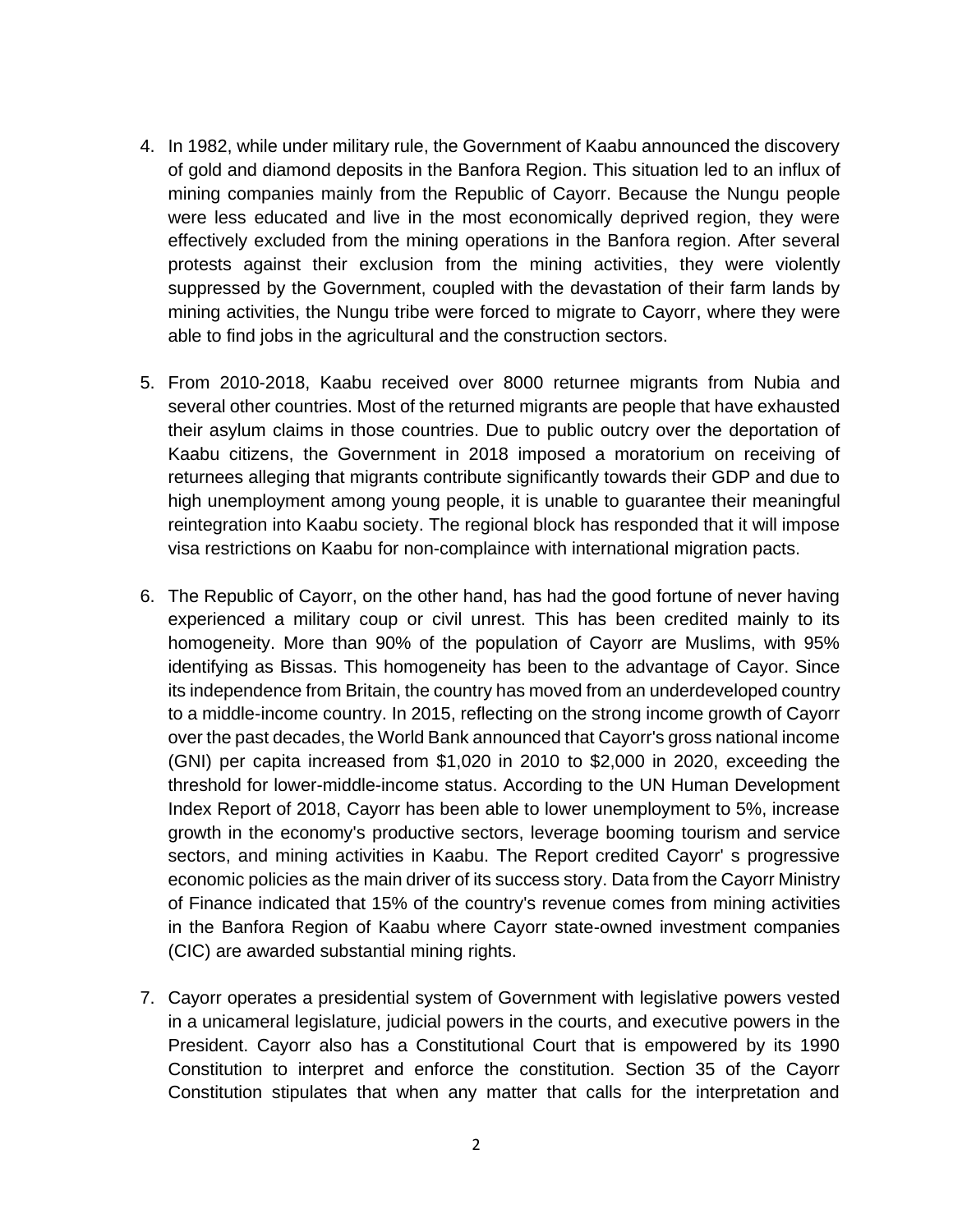enforcement of the Constitution arises before lower courts, the matter must be referred to the Constitutional Court for determination. As a former British colony, Cayorr applies the common law system, the principles of equity in the administration of justice and has dualist leaning in dealing with international instruments.

- 8. Cayorr ratified the Convention on the Protection of the Rights of All Migrant Workers and Members of Their Families (ICRMW) on  $6<sup>th</sup>$  August 2006; the Migration for Employment Convention on the  $8<sup>th</sup>$  April 1985; the Migrant Workers (Supplementary Provisions) Convention on 10 April 1985; the African Charter on Human and Peoples' Rights (African Charter) on 4<sup>th</sup> November 1988; the International Covenant on Civil and Political Rights on 16<sup>th</sup> February 1979; the International Covenant on Economic, Social and Cultural Rights on 26<sup>th</sup> April 1980; the Protocol to the African Charter on Human and Peoples' Right on the Rights of Women in Africa on 17 July 2006; OAU Convention Governing the Specific Aspects of Refugee Problems in Africa on the 12<sup>th</sup> June 1998; the International Convention on the Elimination of All Forms of Racial Discrimination, (ICERD) on 3rd February 1980; the Convention against Torture and Other Cruel, Inhuman or Degrading Treatment or Punishment on 7 June 1990; the Convention on the Elimination of All Forms of Discrimination against Women (CEDAW) on the 15th August 1990,the Convention on the Rights of the Child on 13 September 1992 and the African Charter on the Rights and Welfare of the Child in March 2000. Cayorr ratified the ECOWAS Protocol Relating to Free Movement of Persons, Residence and Establishment (1979/1980) in 1992 and the Supplementary Protocol on the Code of Conduct for the Implementation of the Protocol on Free Movement of Persons, the Right of Residence and Establishment (1985/1989) in 2000.
- 9. Cayorr has also ratified the Protocol to the African Charter on Human and Peoples' Rights on the Establishment of an African Court on Human and Peoples' Rights on 12 June 2010 and made article 34(6) declaration on the 25 February 2018. However, due to unprecedented cases filed against Cayorr in the African Court on Human and Peoples' Rights, the Government has announced that it will no longer allow individuals and non-governmental organizations to directly file complaints against it before the African Court on Human and Peoples' Rights. The government deposited the instrument of withdrawal on the 16 July 2021, just over few years after it first deposited the declaration under Article 34(6) of the Protocol to the African Charter on Human And Peoples' Rights on the Establishment of an African Court on Human and Peoples' Rights. The Government asserts that the withdrawal was intended to prevent exploitation of the individual complaint procedure by criminals and foreigners.
- 10. In 2016, Cayorr was awarded the right to host the 2021 African Cup of Nations for the first time in its history and the Government. Through a press release dated 12 June 2016, announced that it will be constructing 6 different stadia at different cities in the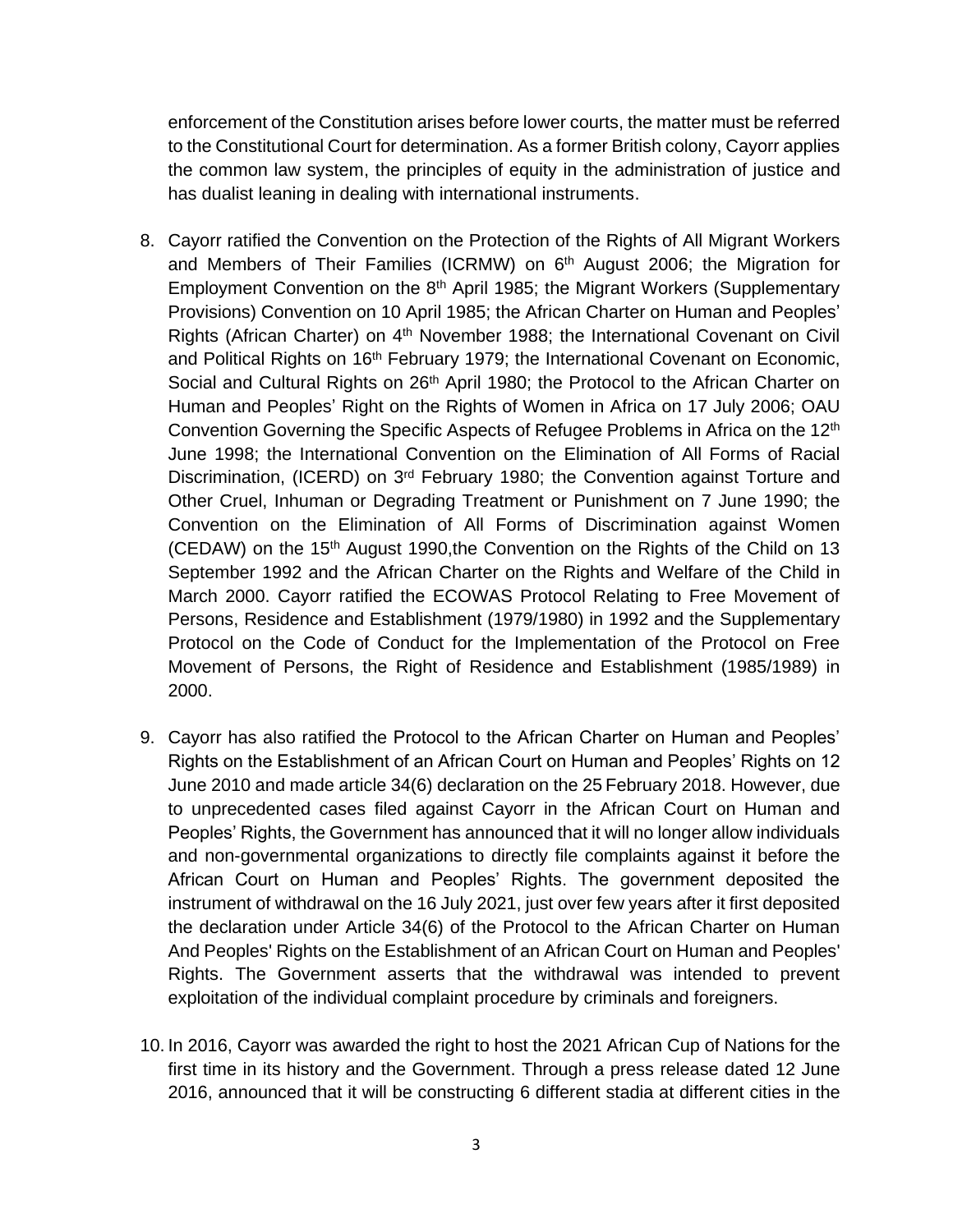country to host the historic games. Faced with a short deadline to complete the construction of the 6 stadia and a shortage of labour, the Government of Cayorr engaged in the recruitment of Nungus from Kaabu who are known for their hard work and resilience to harsh working conditions; and who will be willing to accepting lower wages for their labour.

- 11. Muminatu, a single mother of two from the Banfora Region and of Nungu extraction, lost her farmland to mining activities in 2015. Her husband was killed during one of the protests against mining activities in the Banfora Region. On the 12 June 2016, the Government of Cayorr issued a Press Release inviting eligible migrants to take up jobs in Cayorr and the Press Release appears to target the Nungu people. Muminatu and many of her peers heard about the Press Release over a local radio station and left the remote village of Kaidugu in Banfora to seek greener pastures in Cayorr. Through the assistance of her cousin, Banfo Danjo, who is now the leader of the civil society organization, the Platform for the Rights of Migrant Workers (PRMW) in Cayorr, Muminatu was issued an entry permit.
- 12. According to Cayorr's Immigration Act of 1975, every non-Cayorr national residing in the country must hold a residential permit, and cannot be employed without a work permit. The Act prescribed a fine of one million Cayorr Shillings or imprisonment for a term of three years for violation of immigration laws. Section 25 of the Immigration Act confers power on the Director General of Immigration to grant and revoke work and residential Permits. Both the work permit and the residential permit can be revoked only where the person has been convicted of an offence under the Immigration Act. Section 17 of the Act prescribes that if a non-national is granted a residential permit to engage in employment in Cayorr, the said permit shall terminate upon the revocation of the person's work permit.
- 13. With the help of Banfo Danjo, Muminatu secured a job at one of the luxurious hotels in Kayak, the capital of Cayorr. For the first three months of her stay in Kayak, Muminatu and her two children, Enzo, six-year-old, and Django, 9 years old, were living with Banfo Danjo and his family. She eventually moved out after she has made enough money to afford the rent in Kayak. Django was diagnosed with dyslexia, a learning disability that has seen him repeat 2<sup>nd</sup> grade twice. Muminatu was advised to engage the services of an expert to boost Django's learning difficulty for a moderate fee. Six months into the therapy, Django showed signs of improvement.
- 14. In the 3<sup>rd</sup> quarter of 2018, Cayorr's economy went into a recession owing to falling oil prices as its economy mainly depends on revenues from oil and gas upstream activities. In order to avoid plunging the economy into a deeper recession, the Cayorr Government decided to cut spending. While the economy was in a recession, the cost of hosting the African Cup of Nations ballooned from USD 2 billion to USD 4 billion.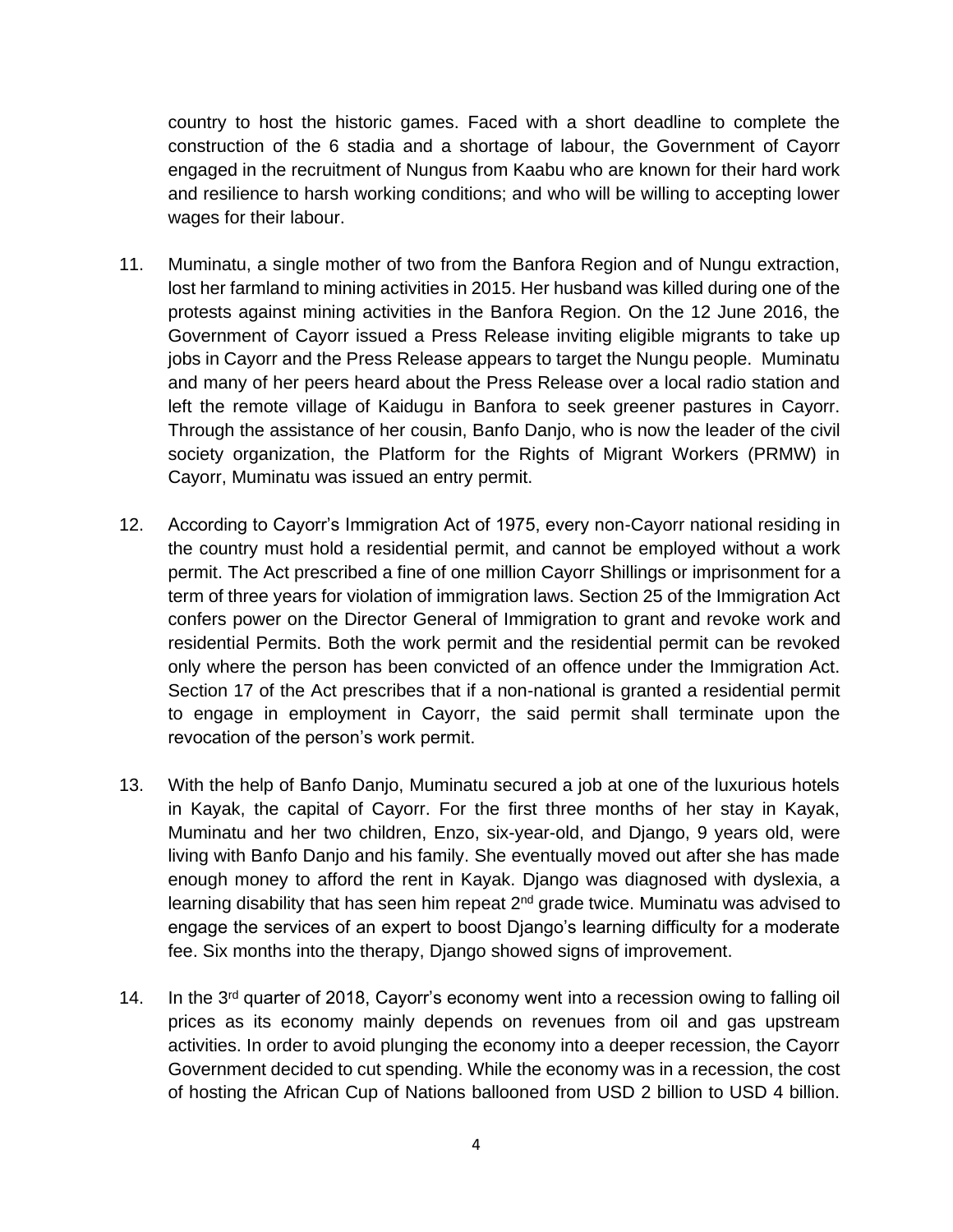When this fact became public, the Cayorr President, Lubila Toso, a Bissa Muslim, was forced to cut further spending after he received a barrage of criticisms from the local and international press. The Minimum Wage Act 2010 provides a mandatory minimum wage to be paid to any worker in the labour force without distinction as to nationality. The Act prescribed a punishment for any employer who pays an employee below the minimum wage prescribed in the Act.

- 15. Given that 95% of the labour force employed in the construction of the six stadia are Nungu people from Kaabu, the President who enjoys a majority in Parliament sent to the National Assembly a bill to amend section 2 of the Minimum Wage Act 2010 by removing non-Cayorr nationals under the purview of the Act. The amendment was swift and passed on the 17April 2019. When the construction workers heard about the passage of the Minimum Wage (Amendment) Act and its implication on their income, they sent a delegation comprising leaders from each construction site across the country to meet Banfo Danjo and PRMW for advice.
- 16. On behalf of PRMW, Banfo Danjo wrote a letter dated 25 April 2019 seeking an audience with the Minister of Labour to which he received no reply. He also made phone calls to the Minister's office line and each time he was told the Minister was in a meeting. On the 29 April 2019, Banfo Danjo applied to register a trade union, the Nungu Workers Union to collectively bargain on behalf of the Nungu workers but the application was rejected and the reply from the Registrar of Trade Unions was that the proposed Nungu Workers Union is a 'tribal political party and not a trade union" and that "non-nationals cannot register a trade union in Cayorr". Faced with these obstacles, the leadership of the workers convened a meeting on the 30 May 2019 at the headquarters of the PRMW and it was resolved at this meeting that they should embark on a sit-down strike on Labour Day, the 1 May 2019.
- 17. On the 1 May 2019, the PRMW issued a Press Release announcing that the workers at the construction sites will be embarking on an indefinite strike commencing 1 May 2019 until further notice. Faced with huge sunken investment and a looming deadline, the Cayorr Government issued a Press Release condemning the sit-down strike and called it "an attempt to sabotage the country's efforts to host the historic Nations Cup.''
- 18. The Minister of Labour Billy Mansa was quoted by the Mirror Newspaper of 2 May 2019 as saying:

"the Government of Cayorr will not allow a rag tag group of aliens to sabotage the hosting of the Africa Cup of Nations. Can you imagine? We gave these ungrateful people jobs, food, shelter and saved them from their savage country and this is how they want to pay us back. If they don't get back to work as soon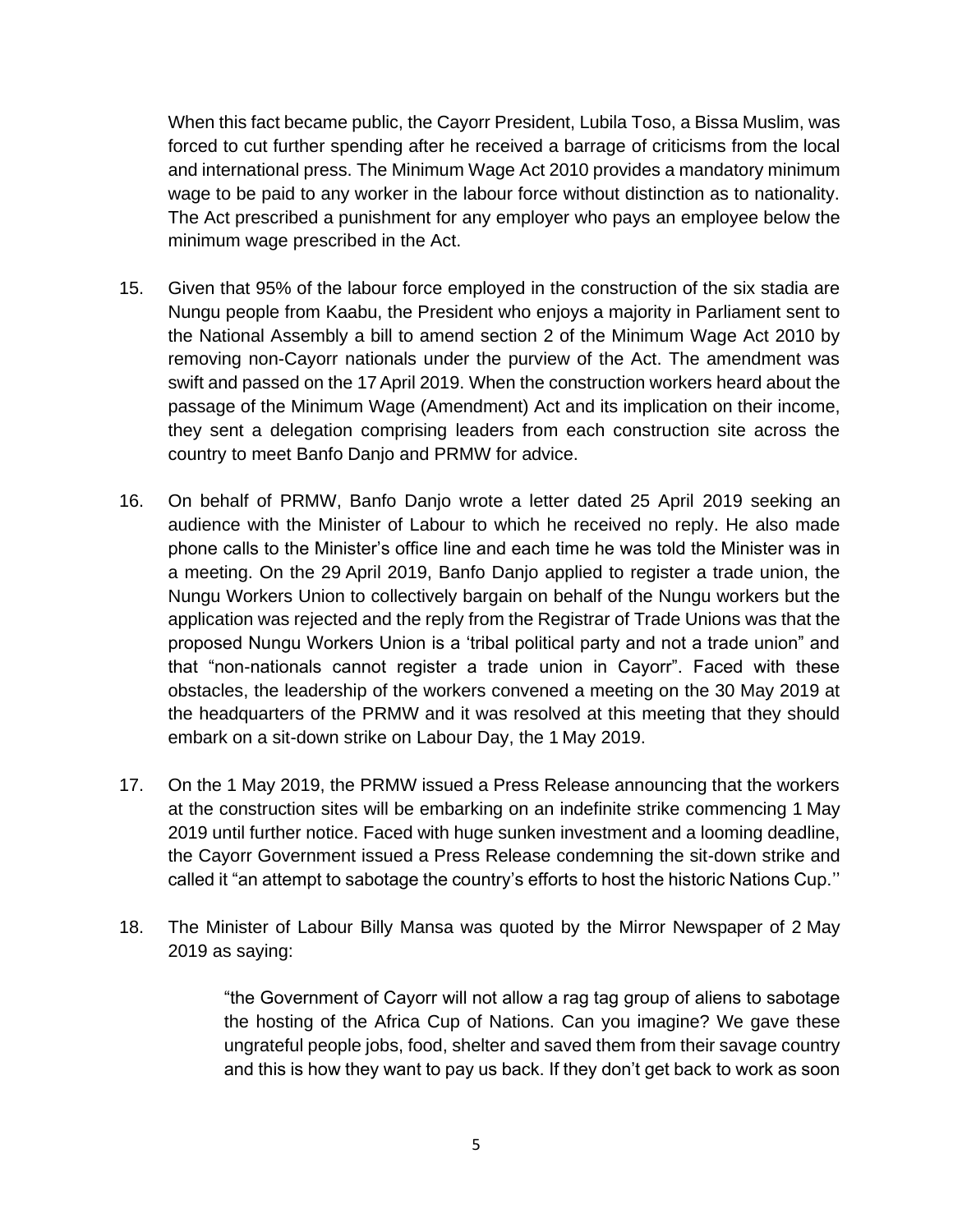as possible, we will put them on buses and dump them into their impoverished country".

19. One month into the sit-down strike, the Immigration Department made the following announcement in the public Gazette dated 5 June 2019:

> "The Immigration Department informs the general public, especially immigrant workers, that a new system has been put in place to make the application process for work permits more efficient and fool-proof. Consequently, all holders of valid work permits should reapply through the new system for a reissuance of the work permit. All migrant workers are therefore granted a period of 14 days to regularize their work permits or risk the revocation of their permits.''

- 20. The PRMW and the workers saw this announcement from Immigration Department as a tactic by the Cayorr Government to pressure them to suspend the strike and get back to work. They advised their members to abstain from reapplying for the new work permit as it is a ploy to exploit them. On the 20 June 2019, true to his threats, the Director General of Immigration acting under section 25 of the Immigration Act revoked all previous work permits and ordered his officials to detain "undocumented migrant workers" for a period of 30 days which should be automatically renewable for another 30 days. On the 25 June 2019, the Immigration Department mobilized and coordinated a large force of security forces to raid the shanty towns that host migrant workers. Muminatu and her two children with scores of other migrant workers were arrested and taken to a detention center at the outskirts of Kayak. Sanitary conditions at the detention centers were undognifying as there was no running water and there were only two toilets for an overcrowded facility. Muminatu and her two children were housed in a very small cell in the detention center awaiting their expulsion from Cayorr.
- 21. When PRMW heard about this development, it filed a law suit at the High Court seeking an order restraining the Director General from deporting the migrant workers back to Kaabu. The suit also sought a declaration from the High Court that the Minimum Wage (Amendment) Act is discriminatory and therefore violates the human rights of migrant workers, and the proposed expulsion of migrant workers is inconsistent with Cayorr's international human rights obligations. On the 1 July 2019, the High Court granted the restraining order but declined jurisdiction on the other issues and referred same to the Constitutional Court for determination.
- 22. On the 5 July 2019, PRMW filed a complaint to the African Commission on Human and Peoples' Rights Special Rapporteur on Refugees, Asylum Seekers, Internally Displaced Persons and Migrant in Africa to intervene and help resolve the standoff. On the 10<sup>th</sup> of July 2019, the Special Rapporteur visited Cayorr and met with the migrant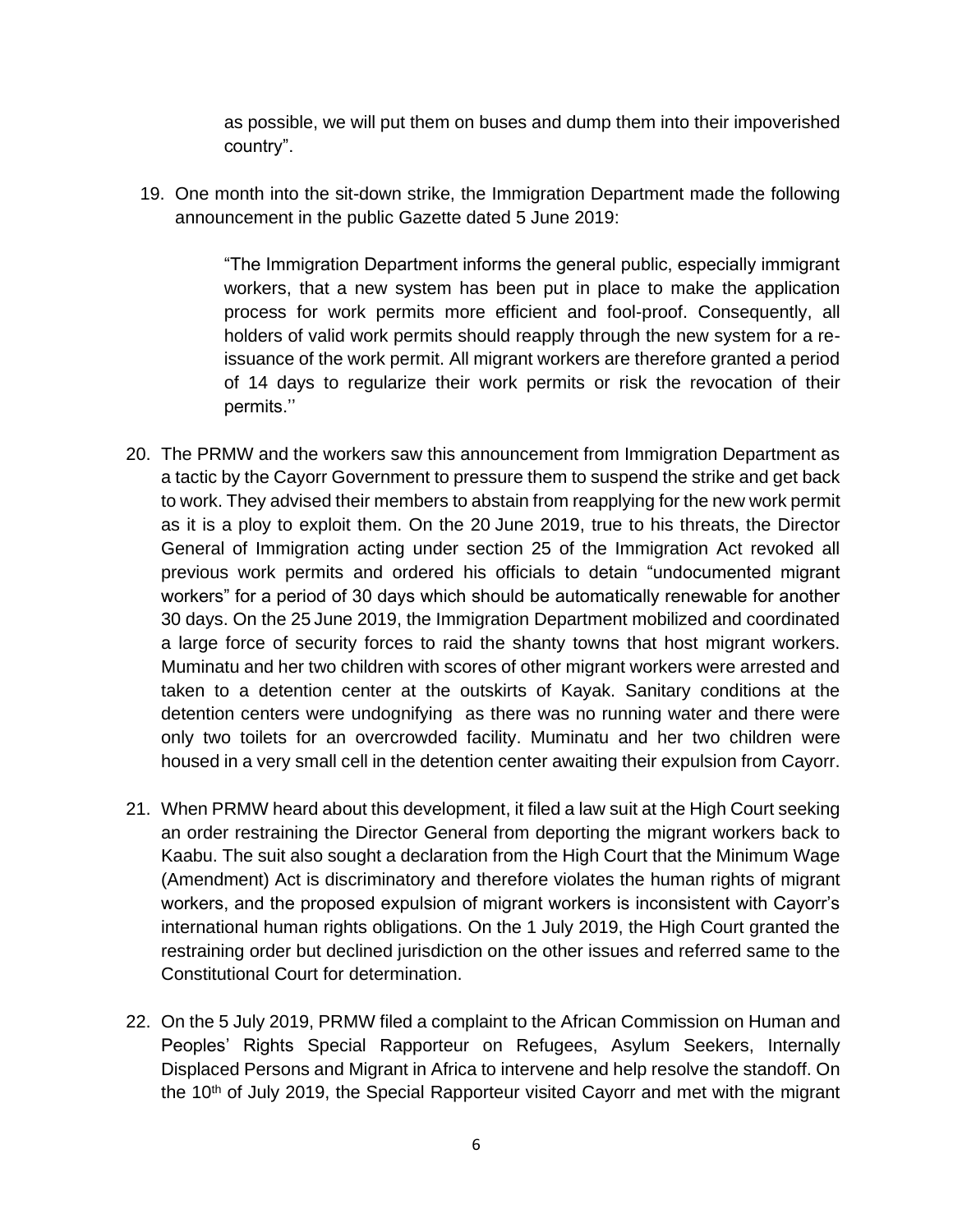workers, the leadership of PRMW and President Toso. After the visit, the Special Rapporteur wrote a Report to the African Commission on Human and Peoples' Rights and copied the relevant parties.

- 23. In her Report dated 25 July 2019, the Special Rapporteur stated at page 15 "that the fundamental principle of equality and non-discrimination is of a peremptory nature and binds all States regardless of any circumstance or consideration such as the migratory status of a person". The Report concludes that "Cayorr thus has the obligation to respect and guarantee the labour rights of all workers, including those of undocumented migrant workers. The Report went further to say that "the migratory status of a person cannot constitute a justification to deprive him or her of the enjoyment and exercise of human rights, including those of a labour-related nature" and that "Cayorr may not subordinate or condition observance of the principle of equality before the law and non-discrimination to achieving its public policy goals, whatever these may be, including those of a migratory character."
- 24. On the 8 July, Muminatu through her lawyer Barrister Moses filed a law suit on her behalf and that of her children in the High Court for their release. However, the Court declined jurisdiction on account that the petitioner does not have standing to bring claims on behalf of Muminatu and her children. The Court relied on section 37 of the Cayorr Constitution which provides that any person who alleges that his/her rights are violated in relation to himself or herself may apply to the High Court for a redress. Barrister Moses filed his appeal in the Court of Appeal out of time and the Court refused to grant him leave to file out of time.
	- 25. On the 10 September 2019, with observer status with the African Commission on Human and Peoples' Rights, PRMW submitted an application to the African Court on Human and Peoples' Rights for the determination of four issues. The matter has been set down for hearing on 27 October 2021. Prepare written memorials and argue the case for PRMW and the State of Cayorr, respectively, on the following issues:
		- (i) That the continued detention of Muminatu, Enzo, Django and similarly-placed migrant workers in detention centers in Cayorr violate the relevant human rights treaties which Cayorr has ratified including the ICRMW.
		- (ii) That the Minimum Wage (Amendment) Act is discriminatory and therefore violates violate the relevant human rights treaties which Cayorr has ratified including the ICRMW.
		- (iii) That the Cayorr's Government's refusal to allow migrant workers to register a trade union violate the relevant human rights treaties which Cayorr has ratified including the ICRMW.